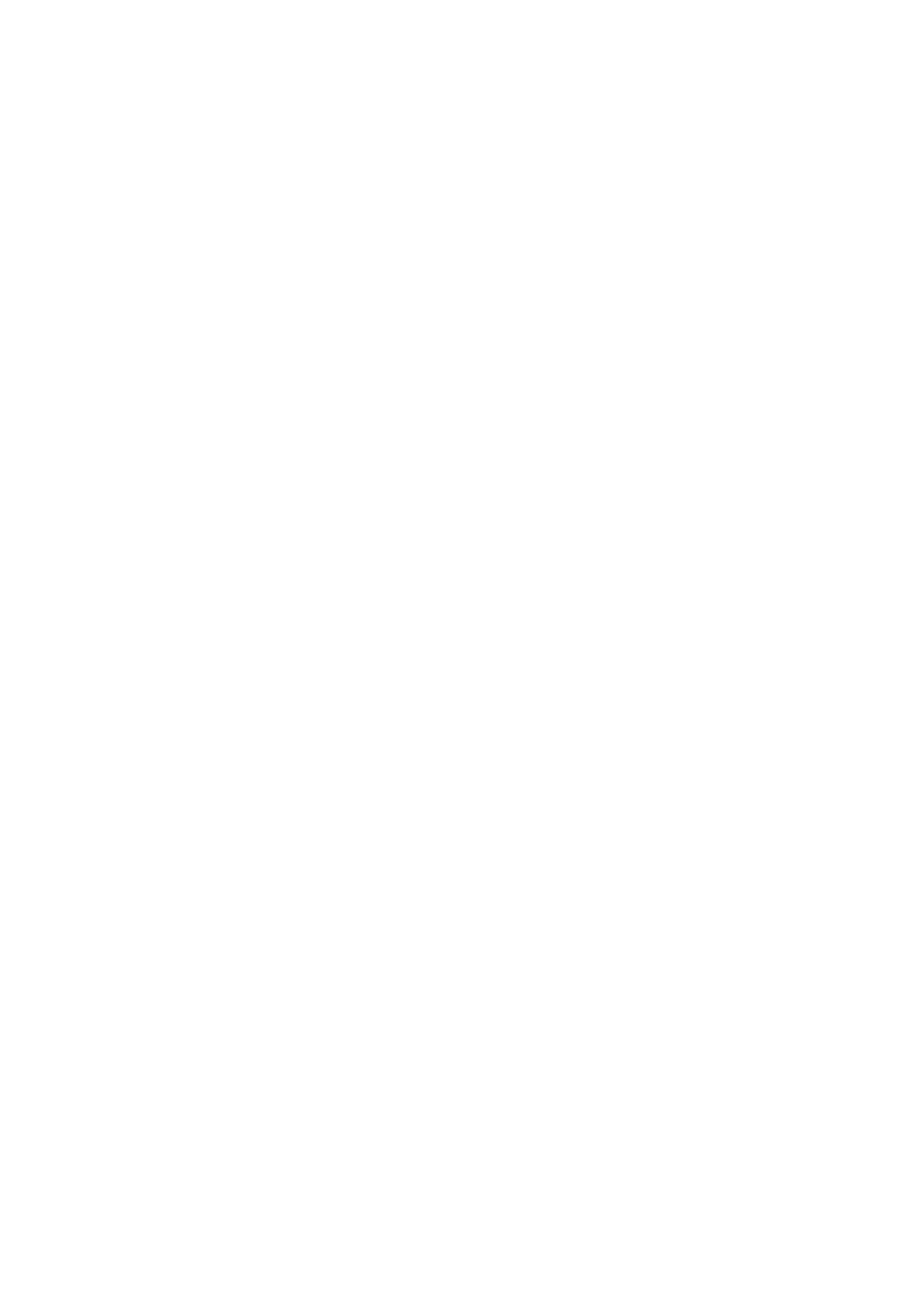

| <b>General Information</b> |                                                                                                   |  |  |  |  |  |
|----------------------------|---------------------------------------------------------------------------------------------------|--|--|--|--|--|
| Vessel Name                | Pacific Vigilance                                                                                 |  |  |  |  |  |
| Built                      | Labroy Shipyard, Batam,<br>Indonesia, March 2010                                                  |  |  |  |  |  |
| Flag                       | Singapore                                                                                         |  |  |  |  |  |
| Call Sign                  | 9V7215                                                                                            |  |  |  |  |  |
| IMO No.                    | 9443528                                                                                           |  |  |  |  |  |
| Classification             |                                                                                                   |  |  |  |  |  |
| <b>Class Notation</b>      | DNV +1A Fire fighter(I)<br>Offshore service<br>vessel(Anchor handling,<br>Towing) DYNPOS(AUTR) E0 |  |  |  |  |  |
| <b>Dimensions</b>          |                                                                                                   |  |  |  |  |  |
| Length (LOA)               | 66.0 m                                                                                            |  |  |  |  |  |
| Beam                       | 16.0 <sub>m</sub>                                                                                 |  |  |  |  |  |
| Summer Draft               | 6.2 <sub>m</sub>                                                                                  |  |  |  |  |  |
| Deadweight @ SummerDraft   | 2471 t                                                                                            |  |  |  |  |  |
| GT                         | 2147                                                                                              |  |  |  |  |  |
| <b>Deck Capacities</b>     |                                                                                                   |  |  |  |  |  |
| Deck Load Capacity         | 870 t                                                                                             |  |  |  |  |  |
| Deck Strength              | 5 t/m <sup>2</sup> - General deck<br>10 t/m <sup>2</sup> - Aft AH deck                            |  |  |  |  |  |
| Free Deck Area             | 365 m <sup>2</sup> due to FRDC<br>installation                                                    |  |  |  |  |  |
| Length x Width             | 32.5 x 12.8 m                                                                                     |  |  |  |  |  |
| <b>Tank Capacities</b>     |                                                                                                   |  |  |  |  |  |
| <b>NLS</b>                 | See brine/mud                                                                                     |  |  |  |  |  |
| Brine / Mud                | 589 m <sup>3</sup> (In brine/mud tanks)                                                           |  |  |  |  |  |
| Drill / Ballast Water      | 931 m <sup>3</sup> (Multi usage tanks,<br>dedicated 736 m <sup>3</sup> )                          |  |  |  |  |  |
| Dry Bulk                   | $185 \text{ m}^3$ (in 4 tanks)                                                                    |  |  |  |  |  |
| Fresh Water                | $455 \text{ m}^3$                                                                                 |  |  |  |  |  |
| <b>Fuel Dedicated</b>      | $778 \text{ m}^3$                                                                                 |  |  |  |  |  |

| <b>Fuel Total</b>                | $1242.25$ m <sup>3</sup> (Incl. multi use<br>tanks)                                                                                    |  |  |  |  |
|----------------------------------|----------------------------------------------------------------------------------------------------------------------------------------|--|--|--|--|
| <b>Tank Capacities Details</b>   | Refer to Tank Capacities<br>Table                                                                                                      |  |  |  |  |
| <b>Drilling Brine</b>            | See brine/mud                                                                                                                          |  |  |  |  |
| <b>Ballast Water</b>             | 931 m <sup>3</sup> (Multi usage tanks,<br>dedicated 736 m <sup>3</sup> )                                                               |  |  |  |  |
| Drill Water                      | 931 m <sup>3</sup> (Multi usage tanks,<br>dedicated 736 m <sup>3</sup> )                                                               |  |  |  |  |
| <b>Propulsion / Bollard Pull</b> |                                                                                                                                        |  |  |  |  |
| Main Engines                     | 2 x MAN 9L27/38 each 3285<br>kW = 6570 kW (8807 bHP)<br>2 x CPP propellers in high<br>efficiency nozzles, with Hi-lift<br>flap rudders |  |  |  |  |
| <b>Thrusters</b>                 | 2 x BrunVoll bow thruster<br>each 600 kW / 804 bHP<br>2 x BrunVoll stern thruster<br>each 600 kW / 804 bHP                             |  |  |  |  |
| <b>Bollard Pull</b>              | 123.9 t @ 100% MCR                                                                                                                     |  |  |  |  |
|                                  |                                                                                                                                        |  |  |  |  |
| <b>Deck Equipment</b>            |                                                                                                                                        |  |  |  |  |
| Towing / Working Winch           | 1 x Tow winch 255 t 1st layer<br>@ 0-11.4 m/min.<br>Wire capacity 1500 m x 71<br>mm dia.                                               |  |  |  |  |
| Anchor Handling Winch            | 1 x AH winch 255 t 1st layer $@$<br>0-11.4 m/min<br>Wire capacity 1500 m x 71<br>mm dia.                                               |  |  |  |  |
| <b>Chain Lockers</b>             | 1 x 195 m <sup>3</sup><br>Chain capacity of:<br>2400 m 76 mm chain or<br>2000 m 84 mm chain                                            |  |  |  |  |
| <b>Towing Pins</b>               | 2 x for ships with BP up to<br>160t                                                                                                    |  |  |  |  |
| Shark Jaws                       | 2 x for wire with MBL up to<br>300 t                                                                                                   |  |  |  |  |
| Stern Roller                     | RRM single drum with<br>diameter 2.0 m x length 5.5<br>m @ 400 t MWL                                                                   |  |  |  |  |

All the information in this document are provided in good faith without any guarantee. No warranty is made, and no liability is assumed, in respect of the<br>accuracy or completeness of any information in this document, which Rev 10.0 22/09/2021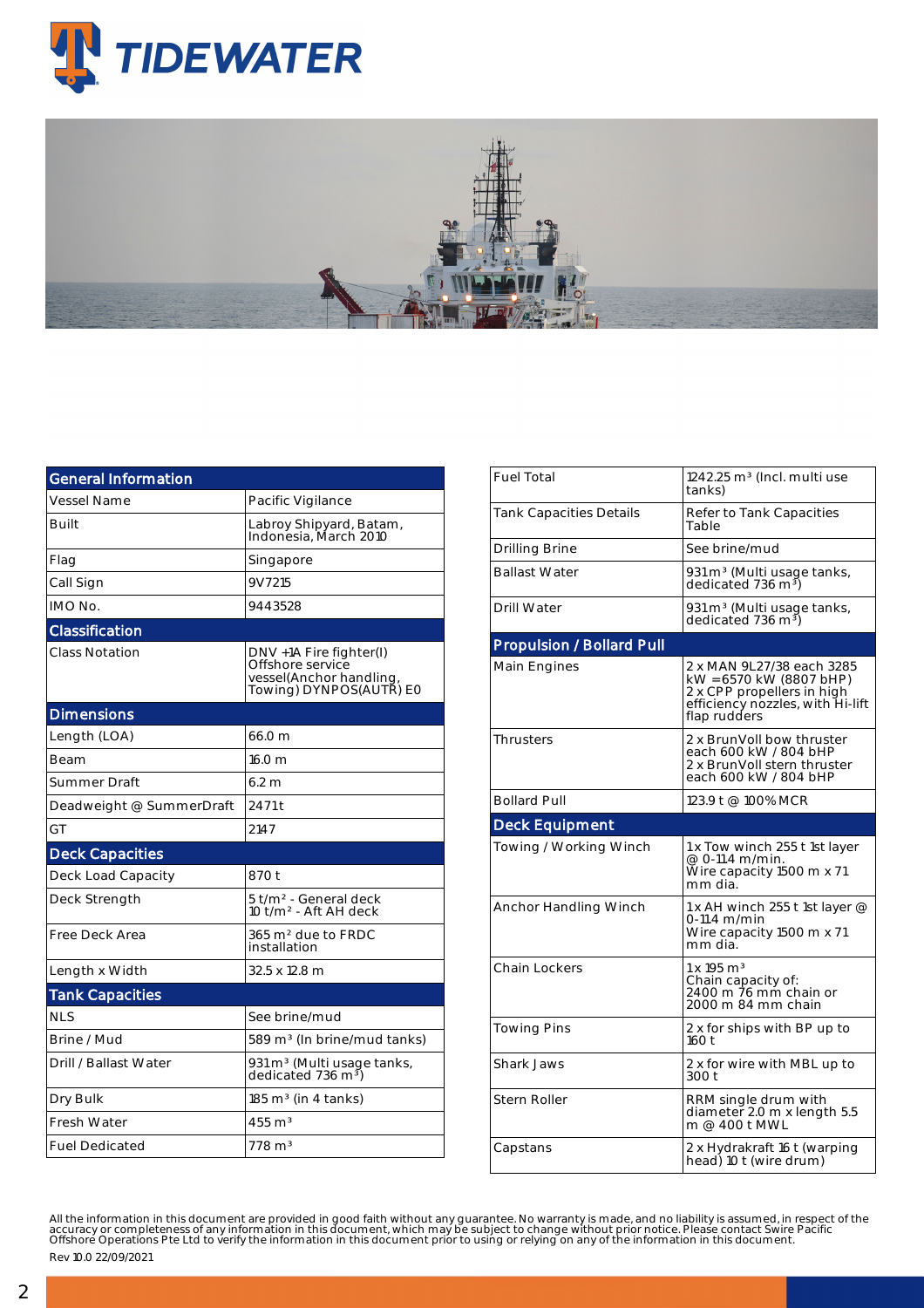

| Tugger Winches                                                                                          | 2 x Hydrakraft 10 t                                                                                             |  |  |  |  |  |  |
|---------------------------------------------------------------------------------------------------------|-----------------------------------------------------------------------------------------------------------------|--|--|--|--|--|--|
| <b>Provision Crane</b>                                                                                  | 1 x electric hydraulic knuckle<br>boom Capacity 5 t @ 13 m                                                      |  |  |  |  |  |  |
| Chain Gypsies                                                                                           | 1 x 76 mm & 1 x 84 mm<br>mounted on work drum                                                                   |  |  |  |  |  |  |
| Performance & Economy                                                                                   |                                                                                                                 |  |  |  |  |  |  |
| <b>Economical Speed</b>                                                                                 | Approx. 15 m <sup>3</sup> @ 10 kts                                                                              |  |  |  |  |  |  |
| DP<20%                                                                                                  | Approx. 11-13 m <sup>3</sup> /day                                                                               |  |  |  |  |  |  |
| DP>35%                                                                                                  | Approx. 15 m <sup>3</sup> /day                                                                                  |  |  |  |  |  |  |
| Standby in Field                                                                                        | Approx. 4.9 $m^3$ /day @ 1-4kts<br>with 1 ME<br>Approx. 10 $m^3$ /day @ 1-4kts<br>with 2 Mes                    |  |  |  |  |  |  |
| Standby in Port                                                                                         | Approx. 1.3 m <sup>3</sup> /day                                                                                 |  |  |  |  |  |  |
| Note                                                                                                    | Performance & Economy<br>figures given at mean vessel<br>draft of 5.5 m (1825 t<br>deadweight) & Beaufort Scale |  |  |  |  |  |  |
| <b>Dynamic Positioning System</b>                                                                       |                                                                                                                 |  |  |  |  |  |  |
| Type                                                                                                    | GE Energy C - Series DPS-21<br>Duplex DP System with<br>Independent Joystick back-up<br>system (IJS)            |  |  |  |  |  |  |
| Reference Systems                                                                                       | 2 x Veripos LiD5 DGNSS<br>1 x CyScan<br>(Interface available for future<br>installation: RadaScan and<br>HPR)   |  |  |  |  |  |  |
| <b>Motion Reference Units</b>                                                                           | 3 x Tokyo Keiki TG8000<br>3 x Gill Wind Observer II<br>UltraSonic Type<br>3 x VRU TTS DMS                       |  |  |  |  |  |  |
| <b>Rescue Boat</b>                                                                                      |                                                                                                                 |  |  |  |  |  |  |
| 1.1 x Maritime Partner MP1111 TWJ, 12 persons, SOLAS<br>approved FRDC with 2 x inboard diesel waterjet. |                                                                                                                 |  |  |  |  |  |  |
| Accommodation                                                                                           |                                                                                                                 |  |  |  |  |  |  |
| Person Capacity                                                                                         | Total 30 (excluding hospital)<br>8 x 1man cabin<br>3 x 2man cabins<br>4 x 4man cabins                           |  |  |  |  |  |  |

All the information in this document are provided in good faith without any guarantee. No warranty is made, and no liability is assumed, in respect of the<br>accuracy or completeness of any information in this document, which

Rev 10.0 22/09/2021